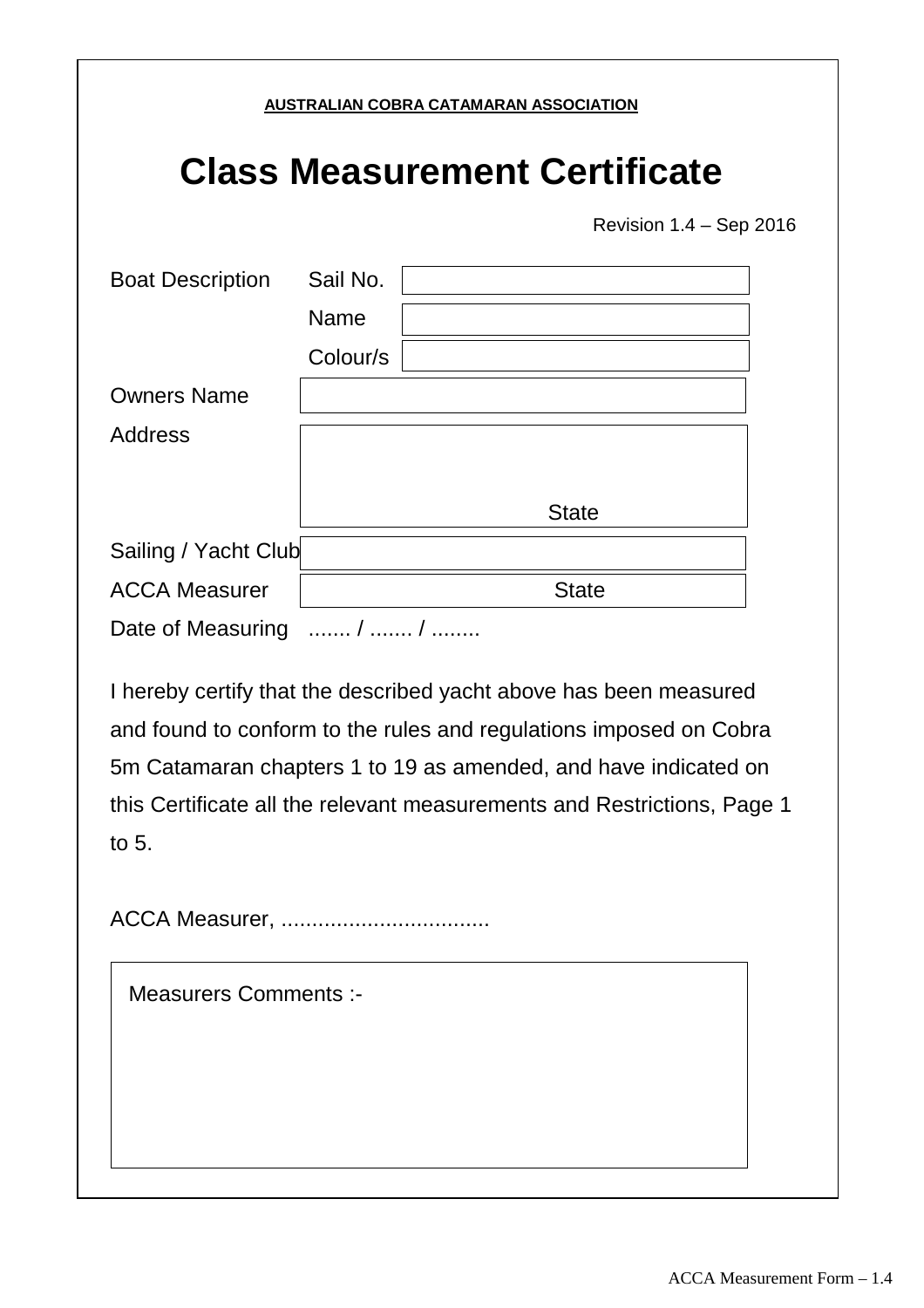#### **AUSTRALIAN COBRA CATAMARAN ASSOCIATION**

## **Amendments to Measurement Certificate**

| RULE No. | AMENDMENT | <b>MEASURER</b> |
|----------|-----------|-----------------|
|          |           |                 |
|          |           |                 |
|          |           |                 |
|          |           |                 |
|          |           |                 |
|          |           |                 |
|          |           |                 |
|          |           |                 |
|          |           |                 |
|          |           |                 |
|          |           |                 |
|          |           |                 |
|          |           |                 |
|          |           |                 |
|          |           |                 |
|          |           |                 |
|          |           |                 |
|          |           |                 |
|          |           |                 |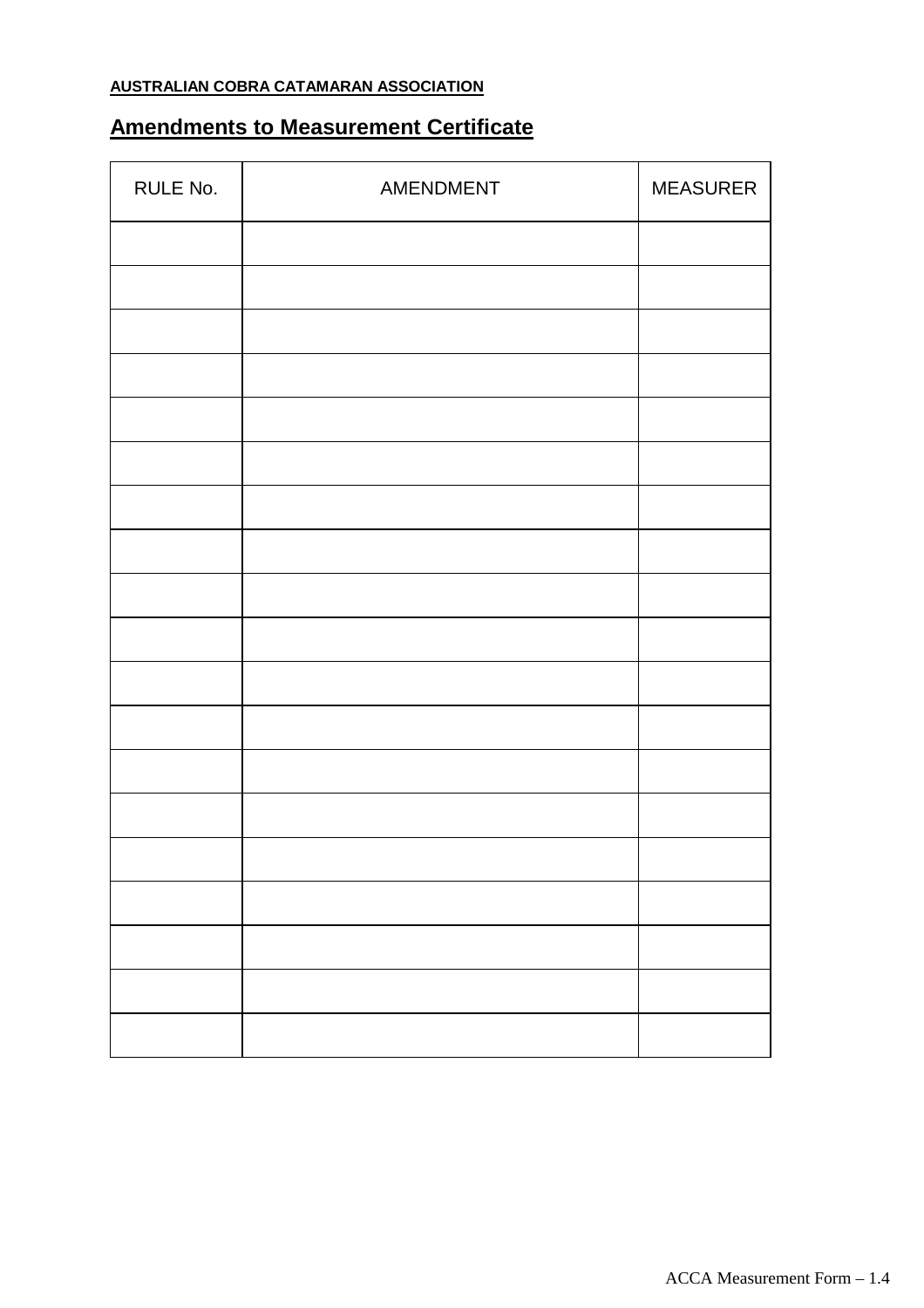### JIB



| 4120 |             |
|------|-------------|
|      |             |
| 3820 |             |
|      |             |
| 1690 |             |
|      |             |
| 850  |             |
|      |             |
|      |             |
|      |             |
|      |             |
|      |             |
|      |             |
|      |             |
|      |             |
| 3    |             |
|      |             |
| 300  |             |
|      | 3965<br>110 |

MAINSAIL

| Max Head to mid point<br>of foot                                      | 6756 |  |
|-----------------------------------------------------------------------|------|--|
| Max length of Luff                                                    | 6870 |  |
| Max length of Leech                                                   | 6890 |  |
| Max length of Foot                                                    | 2440 |  |
| 1⁄4 Luff to 1⁄4 Leech                                                 | 1610 |  |
| $\frac{1}{2}$ Luff to $\frac{1}{2}$ Leech                             | 2050 |  |
| 3⁄4 Luff to 3⁄4 Leech                                                 | 2330 |  |
| 500mm down on Luff to<br>corner of head<br>Head shape 90° to the luff | 1073 |  |
| Max length of head                                                    | 950  |  |
| Max number of battens<br>$(8) + 1$ foot                               | 9    |  |
| Max width of battens                                                  | 55   |  |
| Max projection of<br>battens from Leech                               | 100  |  |

- · Sails may be smaller than the stated measurements, but not greater.
- · Sailcloth must be flexible material.
- · Compliance with the rule on new sails made after 18 September 2016 must be confirmed by a signed compliance patch sewn on the sail and a written measurement certificate issued by the Sail maker.
- · Existing sails will continue to be recognised and will be legal in all regattas.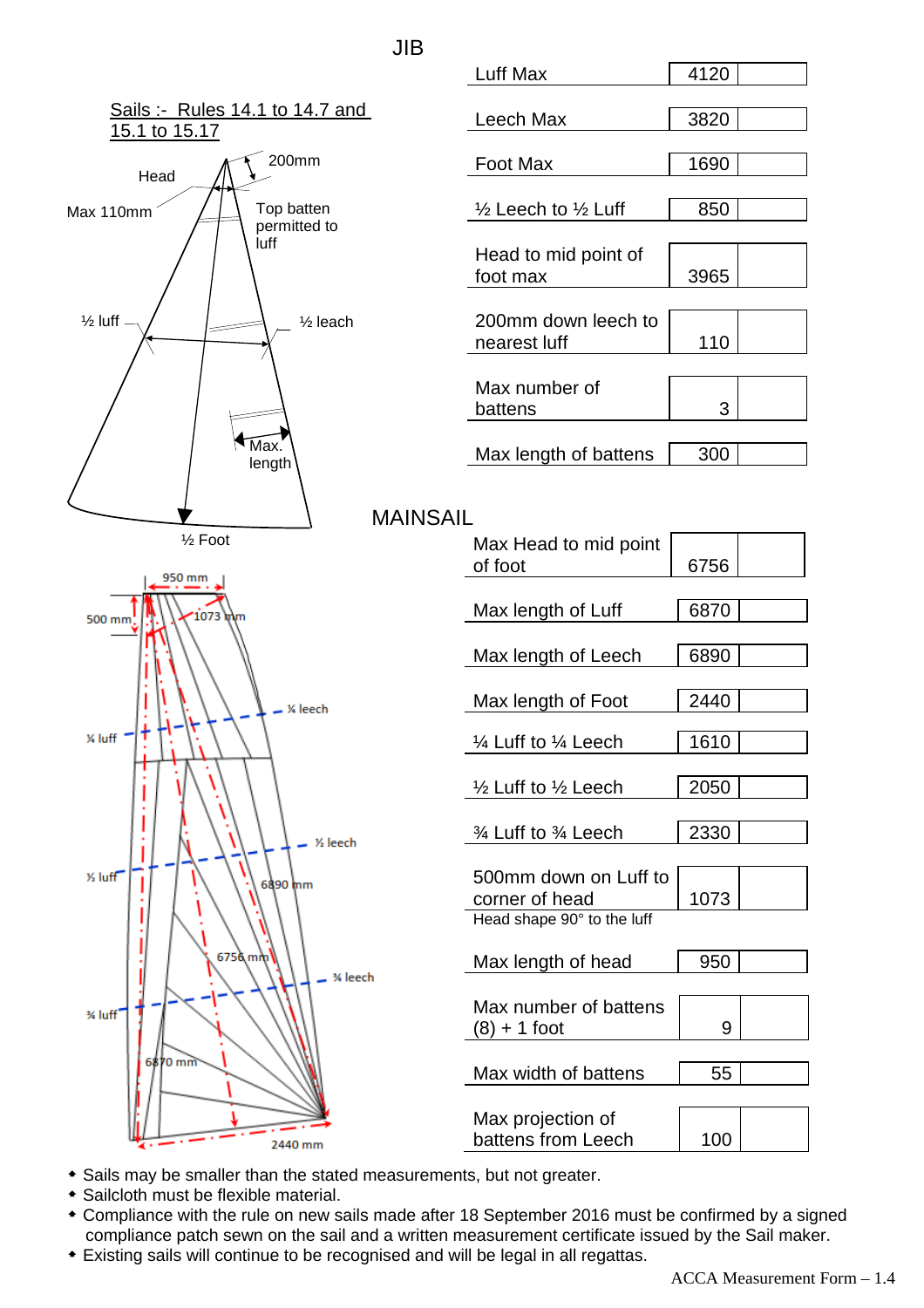Mast 9.1 to 9.6



ACCA Measurement Form – 1.4